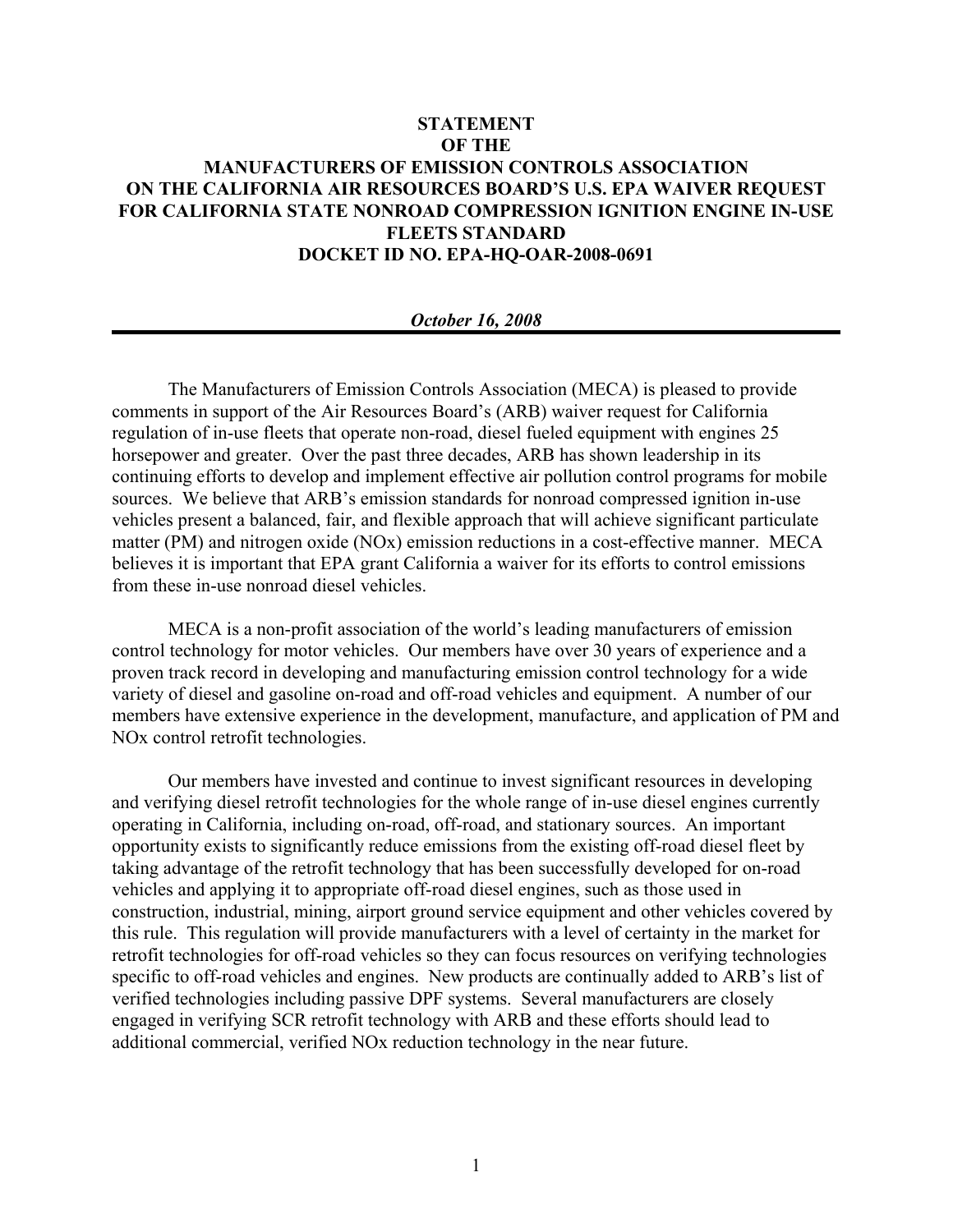## **Technologies to Reduce Diesel PM and NOx Emissions**

MECA offers some additional comments regarding the technological feasibility and retrofit experience with emission control technology options available to reduce PM and NOx emissions from existing off-road vehicles to meet diesel emission reduction goals. MECA has recently provided the stakeholders with documents on diesel retrofit technologies, such as "Retrofitting Emission Controls on Diesel-Powered Vehicles" and "Case Studies of Construction Equipment Diesel Retrofit Projects." Both of these documents are available on MECA's diesel retrofit web site at: www.dieselretrofit.org.

Important differences exist between on-road and off-road diesel applications. Although off-road applications will pose engineering challenges and special requirements, the use of exhaust emission control technology for off-road diesel engines is not new. Both PM and NOx control technologies are being demonstrated today on off-road applications in California and elsewhere.For over 30 years, off-road diesel engines used in the construction, mining, and materials handling industries have been equipped with exhaust emission control technology – initially with diesel oxidation catalysts (DOCs) and followed later by diesel particulate filters (DPFs). These systems have been installed on vehicles and equipment both as original equipment and as retrofit technology on over 250,000 nonroad engines worldwide, including construction and mining equipment where vehicle integration has been challenging.

A number of advanced emission control technologies exist today to significantly reduce PM and NOx emissions from off-road diesel engines. These include diesel particulate filters (DPFs), diesel oxidation catalysts (DOCs), selective catalytic reduction (SCR), NOx adsorbers, lean NOx catalysts, exhaust gas recirculation (EGR) and crankcase filters (CCF).

*Diesel Particulate Filters –* Diesel particulate filters (DPFs) are commercially available today. When used in combination with ULSD, high-efficiency DPF technology can reduce PM emissions by up to 90 percent or more, ultra-fine carbon particles by up to 99+ percent and, depending on the system design, toxic HC emissions by up to 80 percent or more. Over 200,000 on-road heavy-duty vehicles worldwide have been retrofitted with passively or actively regenerated DPFs. In addition, over four million new passenger cars have been equipped with DPFs in Europe since mid-2000, and starting this year every new heavy-duty on-road engine sold in the U.S. and Canada is being equipped with a high-efficiency DPF. Significant investments in DPF production capacity have been made and will be expanded in the future to ensure that DPF demands for both new vehicles and retrofit applications in North America can be met. The operating and durability performance of DPFs has been very impressive. For example, a growing number of on-road DPF-equipped heavy-duty vehicles have been successfully operating for several-hundred thousand miles or more.

Local Law 77 in New York City is responsible for putting retrofit devices on a wide variety of city-owned and contracted construction equipment. For example, the Croton Water Treatment Project in North Bronx, NY, successfully installed PM and NOx control devices (including passive and active DPFs) on over 30 pieces of construction equipment, including excavators, bulldozers, backhoes, and cranes. A number of off-road diesel demonstrations have been done in California, such as the runway expansion at LAX airport. These off-road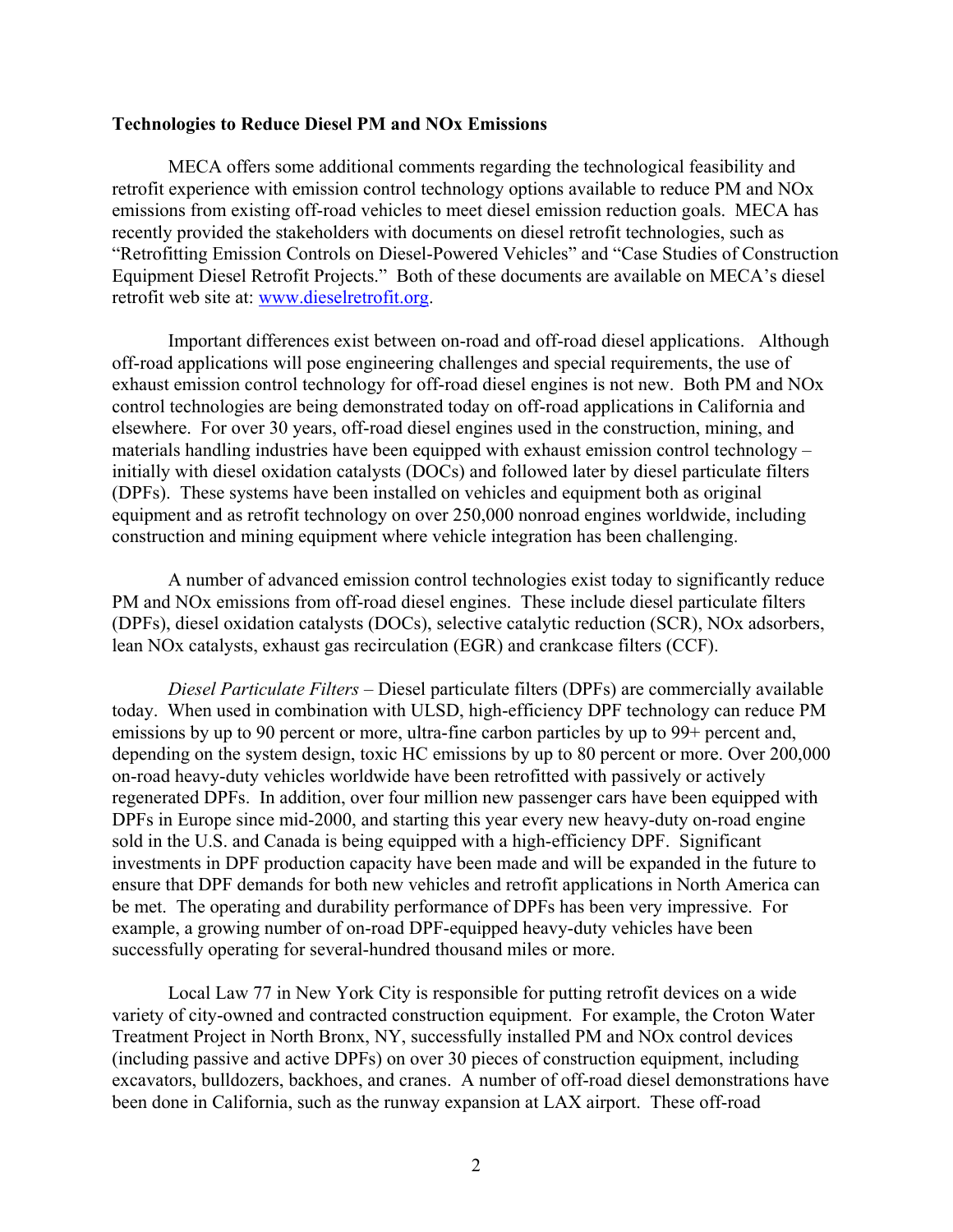applications include the use of both passive and active filter regeneration strategies. Active offroad DPF options include diesel fuel injection strategies, engine throttling strategies, the use of electrical heating elements, and fuel burners. Over 50,000 active and passive DPF retrofit systems have been installed worldwide on off-road applications.

New, flow-through filter technologies are also emerging for diesel retrofit applications. These "partial" filters make use of wire mesh supports or tortuous metal substrates that employ sintered metal sheets. These metal substrates can be catalyzed directly or used in combination with an upstream catalyst to facilitate regeneration of soot deposits. These partial filter designs are less susceptible to plugging and can offer PM reduction efficiencies in the 50-75 percent range depending on engine operating conditions and the soluble fraction of the PM. Some of these partial filter designs have also been shown to operate over long periods of time without the need for ash cleaning associated with engine lubricant consumption.

Development work is underway to further enhance the performance of filter system designs. For example, work continues on developing and implementing additional filter regeneration strategies that will expand the applications for retrofitting DPFs. Development work on filter materials and designs to further enhance filter system durability and to further reduce backpressure are under development. Manufacturers are also developing DPF options that minimize  $NO<sub>2</sub>$  emissions in systems that make use of  $NO<sub>2</sub>$  for filter regeneration.

*Selective Catalytic Reduction (SCR)* **–** SCR technology is a proven NOx emission control strategy. SCR has been used to control NOx emissions from stationary sources for over 20 years. More recently, it has been applied to select mobile sources, including trucks, marine vessels, and locomotives. In 2005, SCR using a urea-based reductant was introduced on a large number of on-road diesel heavy-duty engines to help meet the Euro 4 heavy-duty NOx emission standards. There are now more than 100,000 SCR-equipped trucks operating in Europe. SCR is being given serious consideration by engine manufacturers for complying with future on-road heavy-duty diesel engine emission standards in both the U.S. and Japan (in the 2009-2010 timeframe). Several auto manufacturers are also developing SCR systems for light-duty diesel vehicles that will be sold in California and across the U.S. before the end of this decade. Applying SCR to diesel-powered engines provides simultaneous reductions of NOx, PM, and HC emissions.

A number of off-road diesel demonstrations have been done with combination SCR+DPF retrofit systems. For example, an SCR+DPF system was installed on a 170 hp John Deere compressor engine involved in the Croton Water Treatment project in New York City. In California, a 300-ton gantry crane powered by a turbocharged, after-cooled diesel engine rated at 850 kW was equipped with such a combined emission system in 2001. A number of combined SCR+DPF systems have also been installed on stationary diesel engines used for power production, including six Caterpillar 3516B engines operating in southern California.

Volvo AB, in the summer of 2004, launched 27 diesel transit buses in Sweden that are operating with a combined SCR+DPF system to reduce PM and NOx emissions below the European Euro 5 heavy-duty emission limits that do not come into force until 2008. A number of small test fleets of heavy-duty over-the-road diesel vehicles are also operating within the U.S.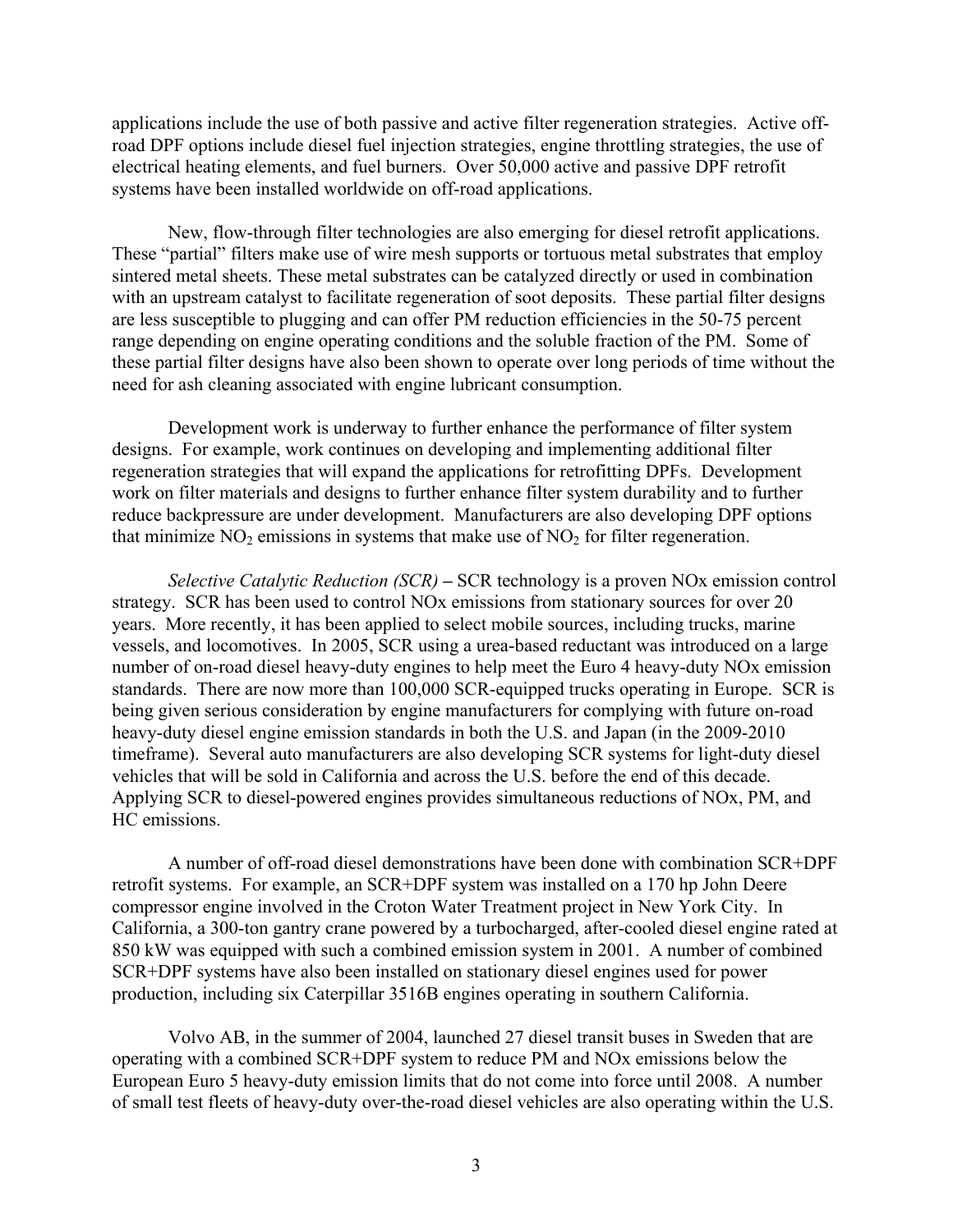to demonstrate the capabilities of combined PM and NOx control using SCR and DPFs. The U.S. Department of Energy's APBF-DEC program included the evaluation of two different combined SCR+DPF systems on a 12-liter heavy-duty diesel engine. These results included the operation of these two different SCR+DPF systems for 6,000 hours of durability with emission performance near the EPA 2010 heavy-duty on-road emission limits.

*Lean NOx Catalyst (LNC) Technology* – ARB has already verified a technology option that combines a lean NOx catalyst with a diesel particulate filter to achieve 25 percent NOx reduction with Level 3 particulate control on a wide variety of on-road heavy-duty engines.This technology is also being demonstrated and commercialized for a variety of off-road retrofit applications, including construction equipment, agricultural pumps, and portable engines.

*Low-Pressure EGR* – This technology is being successfully demonstrated in retrofit applications on trucks, buses, and other applications. Over 2,000 systems are running worldwide. Low-pressure EGR has demonstrated a NOx control capability in the range of 30 to 60 percent. ARB has verified two low-pressure EGR+DPF systems with up to 50 percent NOx reduction for a range of on-road and stationary diesel engines.

Proper integration of emission control technology on off-road vehicles and equipment is important for three reasons: 1) to ensure the system is installed at the appropriate place in the exhaust system to optimize effectiveness, 2) to ensure the system physically fits in the available space, and 3) to ensure safety. Over 30 years of experience in integrating emission control technologies on a variety of diesel and SI off-road vehicles and equipment ranging from <25 hp to over 750 hp provides a clear indication that emission control technology can be successfully integrated on a wide range of off-road vehicles to meet ARB's standards and ensure the safety of the vehicle operator and others. In addition, exhaust emission control technology has been integrated on to vehicles to address special operating concerns and environments. For example, where equipment is used in explosive operating environments, such as underground coal mines, emission control technology has been designed to meet special surface temperature requirements. Finally, exhaust emission control technologies have been installed on vehicles so as not to impair operator visibility. Safety is an essential component of the engineering and installation of retrofit emission control devices

An important requirement for installing emission control technology on off-road vehicles is to ensure that the device can withstand the vibration and/or extreme operating conditions associated with the operation. Emission control technology can be designed, installed, and operated to provide effective, reliable, and durable performance under these extreme conditions. This has been demonstrated by the particulate filter systems that have been used in underground mining applications for over 15,000 hours in rugged work environments and continued to provide effective emission reduction performance. A 2003 survey (SAE Paper 2004-01-0076) of 3,848 construction retrofit installations from 2001 to 2003 in Europe found a failure rate of 1-2 percent. The failures were identified as a combination of fuel/lubricant, operator, and product issues, which have been addressed through further product improvements.